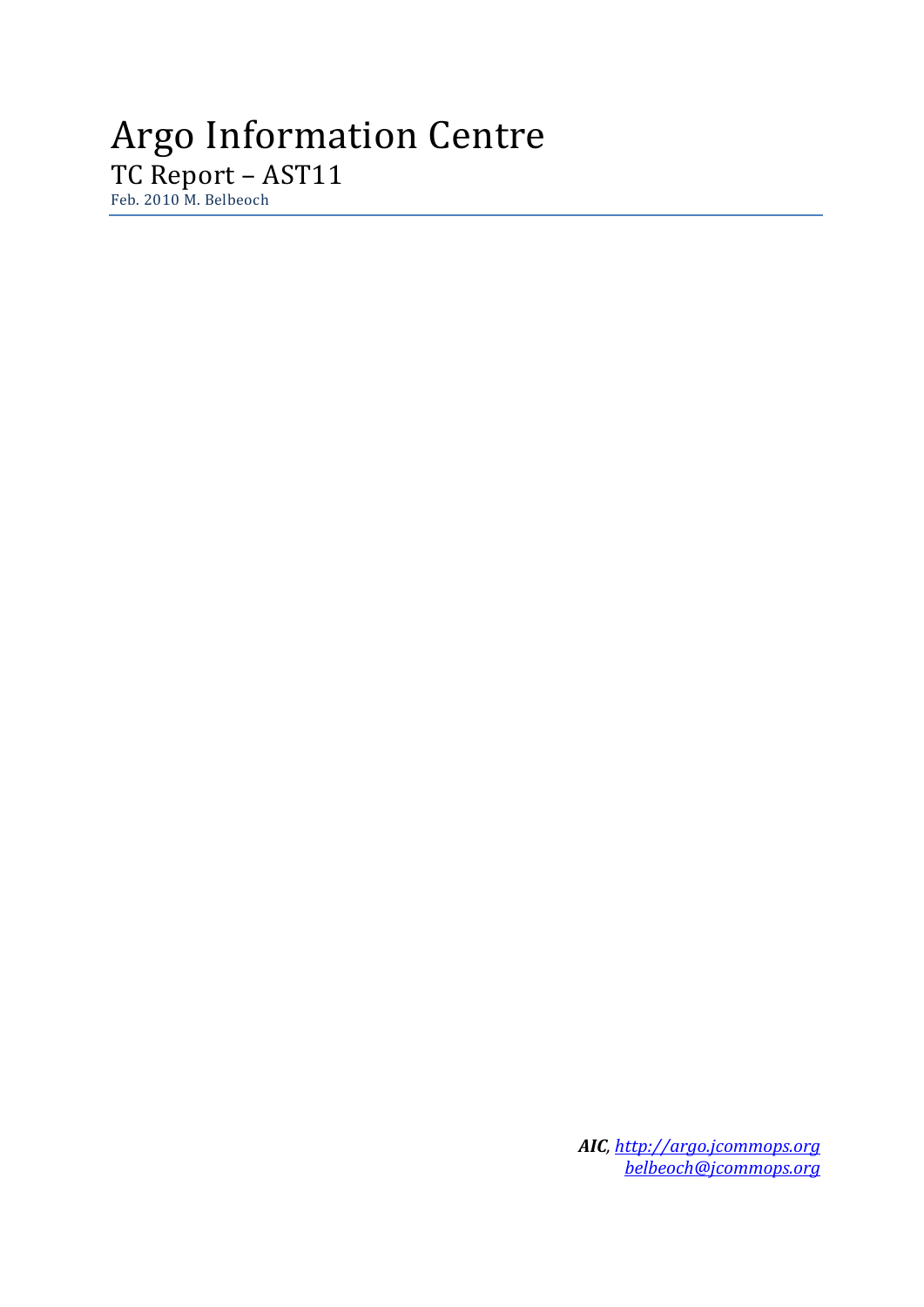| <b>3.</b> |  |
|-----------|--|
|           |  |
|           |  |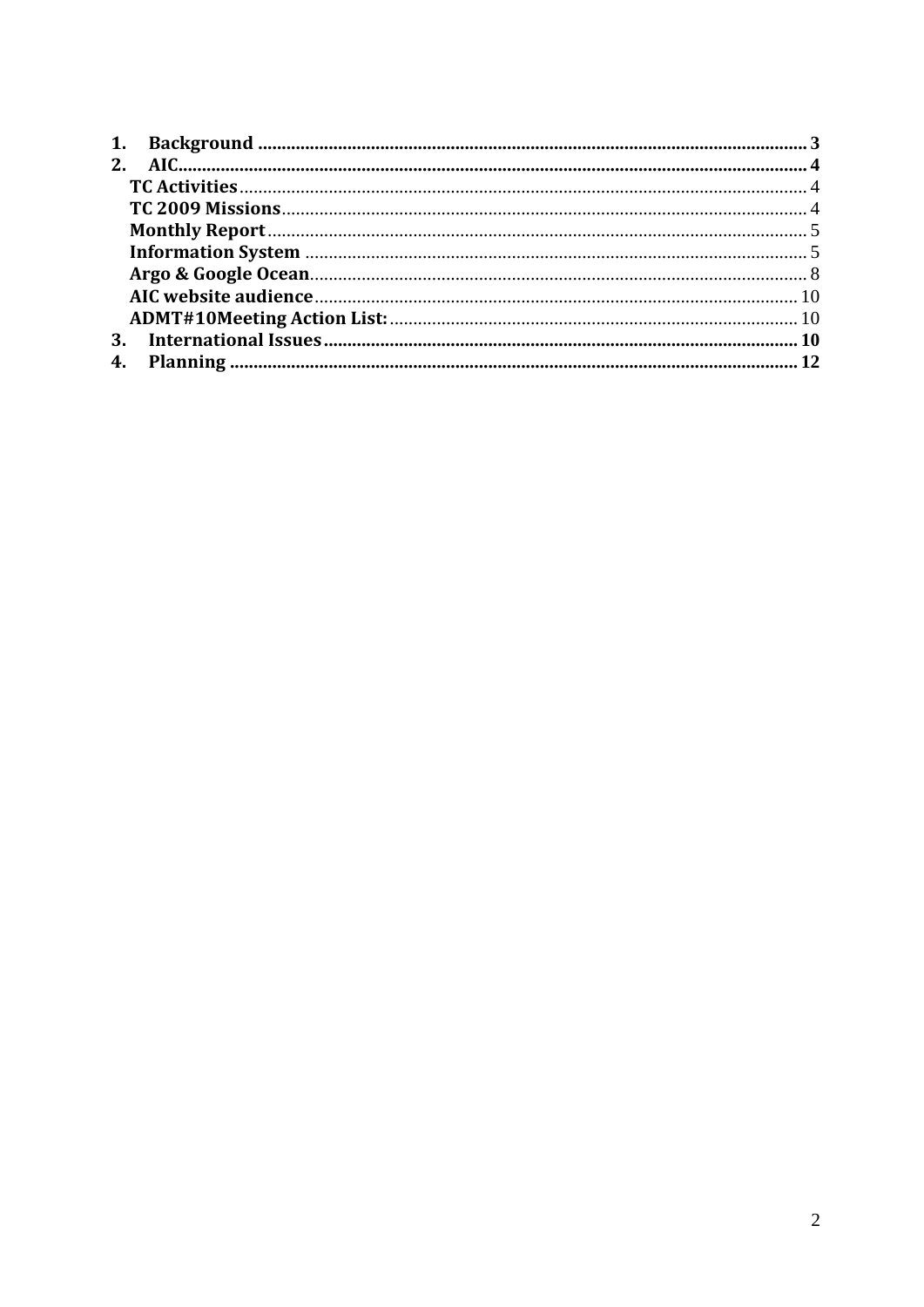## **1. Background**

<span id="page-2-0"></span>The international Argo Information Centre (AIC) is participating in the activities of the Argo Project Office and of the JCOMM Observing Program Support centre (JCOMMOPS). The AIC is funded on a yearly basis via voluntary contributions from Australia, Canada, China, France, Germany, Rep. of Korea, India, the United Kingdom and the United States.

JCOMMOPS (and its AIC component) faces the challenge of strengthening its infrastructure, integrating the existing services better, developing a new generation of web services, and eventually extending its operations to new observing systems.

In the context of the development of JCOMMOPS, it has been proposed to extend the Argo TC activities to the Ship Observation Team (VOS, SOOP), as of Feb. 2009.

 $\Rightarrow$  See the Argo/SOT TC Terms of Reference in annex

In return, this permits to:

- Stabilize Argo/SOT TC position (with a funding under pressure)
- Hire a new I.T expert to work (half-time) for JCOMMOPS, as of September 2008.
- Develop further synergies with SOT (and SOOP in particular)<br>- Make available some mission budget Argo/SOT TC on the WM
- Make available some mission budget Argo/SOT TC on the WMO side.

JCOMMOPS was formally expanded into a JCOMM Observing Program Support Centre at the JCOMM III session, and France was selected as the hosting country for the centre, through a partnership Ifremer/CLS.

Following up on this result, the partnership CLS/Ifremer is being strengthening its support to the centre:

- Y. Desaubies has started to work within JCOMMOPS (1/4 time) as Scientific Coordinator
- The software developer half-time position will be made full time (details being discussed with host)

The contract between IOC/UNESCO and CLS will be reviewed in order to make of the centre a true IOC/UNESCO Programme Office and strengthen the legal and logistical aspects.

On the other hand JCOMMOPS will seek new funding sources with the hosting country, with Europe (the EuroArgo initiative may help), and will develop synergies with other JCOMM/GOOS programmes (e.g: BioArgo, IOCCP/GOSHIP, MEOP, Gliders, GHRSST) as given in its new mandate. Also its role of international coordination will be completed by "Project Office" activities which remain to be adequately defined and funded.

 $\Rightarrow$  See the new JCOMMOPS Terms of Reference in annex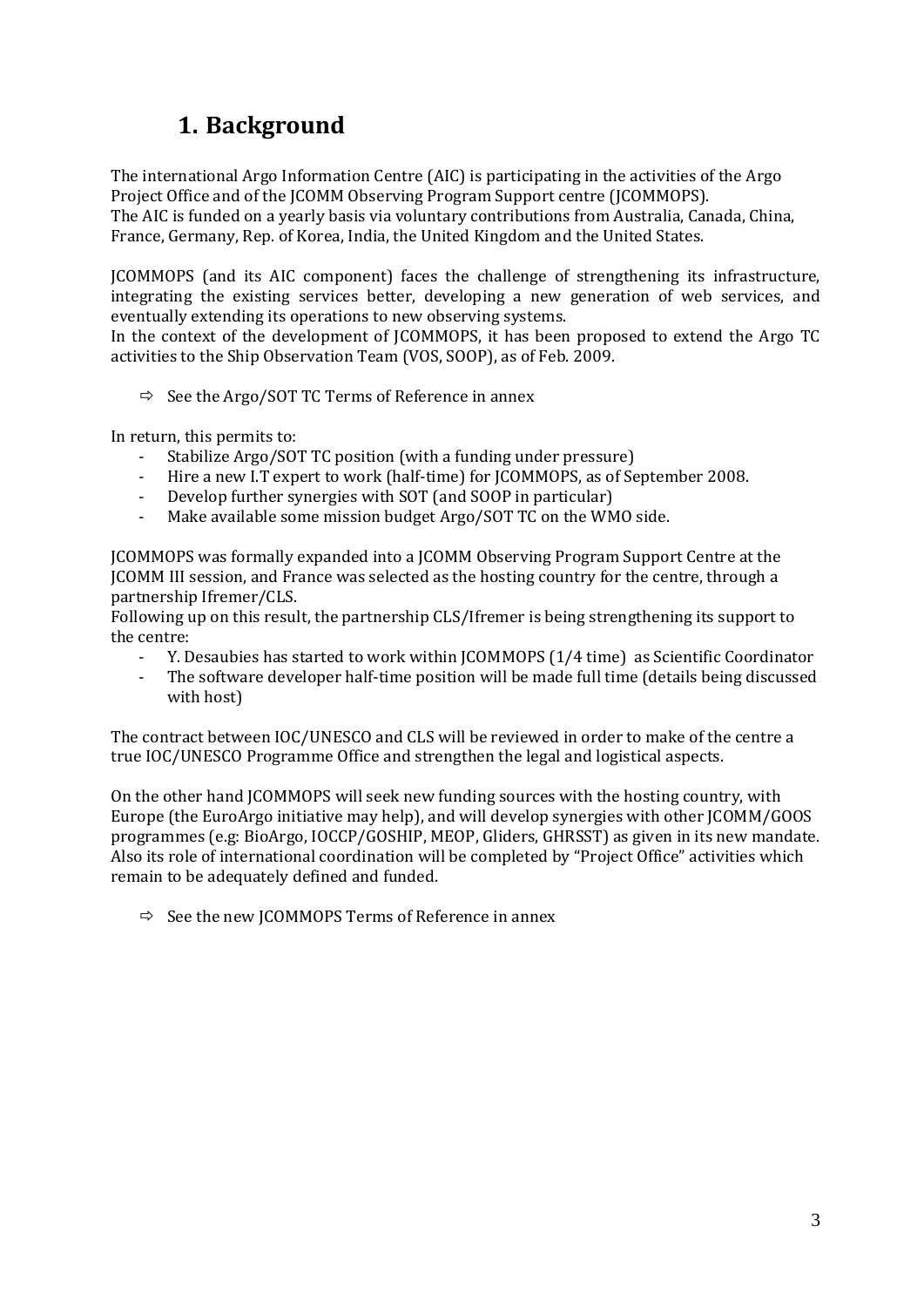# **2. AIC**

## <span id="page-3-1"></span><span id="page-3-0"></span>**TC Activities**

The TC supports the Argo community on a wide range of issues that could be summarized in three keywords: **Assistance**, **Monitoring**, and **Cooperation**. Many of these issues became routine activities:

- Network status monitoring<br>- Data management status mo - Data management status monitoring<br>- Monthly Reporting
- Monthly Reporting
- Assistance to deployment planning, float retrieval, data distribution<br>- Assistance on EEZ issues JOC Res XX-6 & XLI-4 implementation
- Assistance on EEZ issues, IOC Res. XX-6 & XLI-4 implementation
- Assistance to national programmes and PIs (ad hoc stats, maps, ...)
- Support Centre (user desk, QC feedback relay)<br>- Information System technical maintenance and
- Information System technical maintenance and development<br>- Information System content management (float metadata con
- Information System content management (float metadata, contacts, documents, news, ...)
- International Cooperation, Donor Programmes<br>- ICOMMOPS Administration development
- JCOMMOPS Administration, development
- Links with SOT, DBCP, OceanSITES, IOC, WMO, JCOMM<br>- Media needs (photos, articles)
- Media needs (photos, articles)<br>- Assistance to new programmes
- *Assistance to new programmes (Marine Mammals, ITP, Bio-Argo, ...)*

As expected at AST10, 2009 was a challenging year for the TC:

- growing Argo activities
- management of the software developer
- design of the new Information System
- new responsibilities on the SOT programme<br>- growing ICOMMOPS administrative issues
- growing JCOMMOPS administrative issues
- number of missions / meetings

The assistance provided to new programmes (basic tracking, GTS data distribution issues, etc) will not be sustained in order to focus on Argo issues.

The question remains open for new "BioArgo" floats, including oxygen floats.

The TC established the contact with these PIs, set up a basic (sometime manual) tracking system, and provide basic products.

There are some issues to solve regarding data distribution and metadata: e.g.

N floats where declared at AIC with oxygen data, P floats have the oxygen declared in the meta files and Q floats provide oxygen profiles.

Should the TC spend some time fixing this?

## <span id="page-3-2"></span>**TC 2009 Missions**

JCOMM OCG, Paris (March) AST10, ASW3 Hangzhou (March) Libreville, Gabon (April) Scripps, Argo Project Office /Google workshop) (April) Geneva, SOT V (May) Euro Argo, Italy (June) Germany: Argo agencies, float manufacturer (September) OceanObs09, Italy (September) ADMT10 (hosted by AIC with CLS, October) JCOMM III, Morocco (November) Brest, Ifremer (Gabon meeting, JCOMMOPS/Y. Desaubies) (December)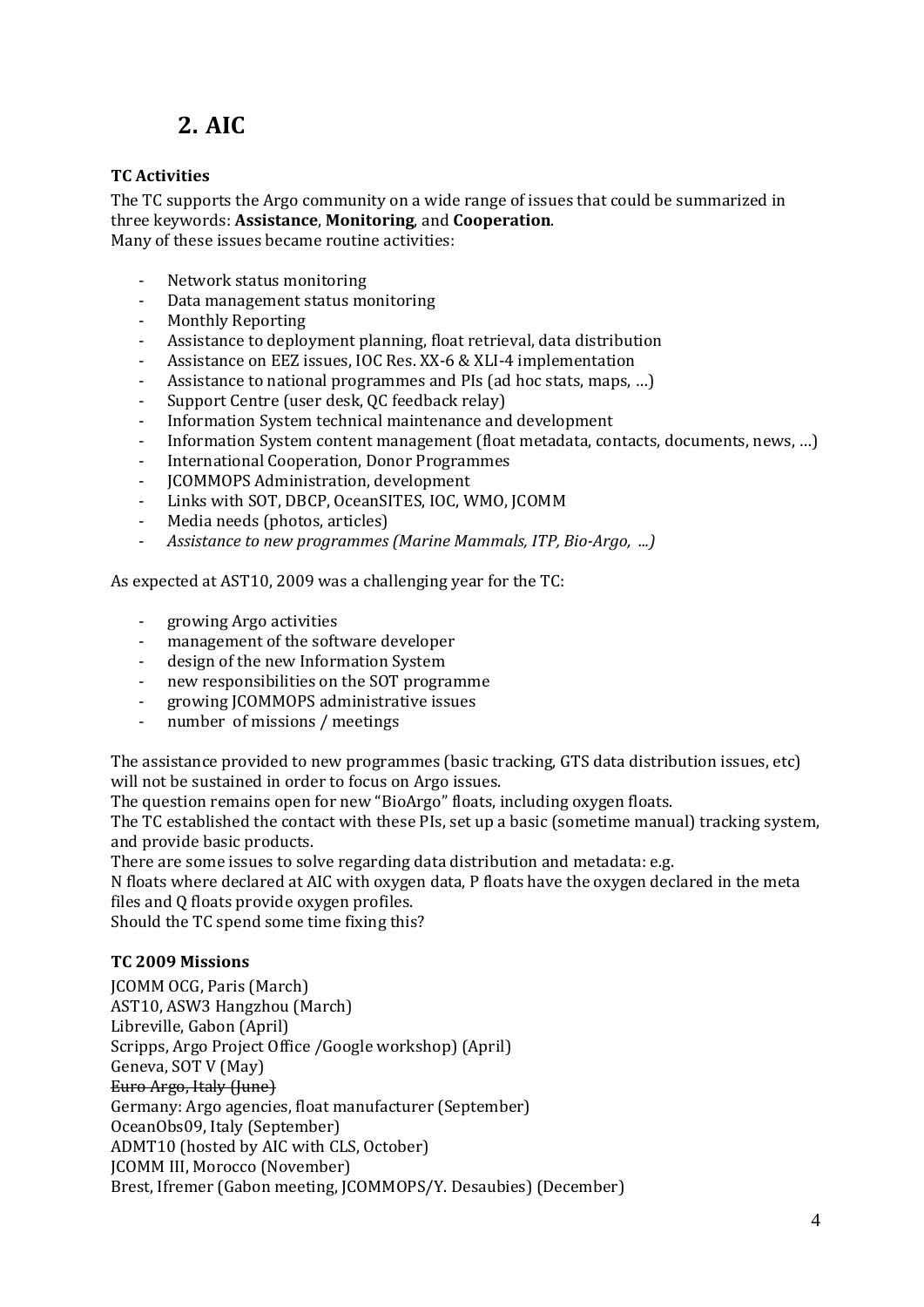### **TC 2010 Missions**

IOC/UNESCO, Paris. Meeting with new IOC Executive Secretary, W. Watson Wright (March) AST11, San Diego, (March) GTSPP (Ostende) (May) *Brest, Ifremer (May) Euro Argo, Paris (June) IOC 50th anniversary/ Ex. Council (June) India, Rep. of Korea when possible. Visit AOML/SOOP chair Morocco donor programe Gabon Training Workshop*

## <span id="page-4-0"></span>**Monthly Report**

The "monthly" report continues to be enhanced and improved each month with new products. TC starts to work on the report by the end of each month, and release it as soon as possible, after a set of checks and communications with float operators. This takes generally between one and two weeks.

6 Reports were made in 2009 (10 in 2008).

Report could be done more regularly if some time could be found to make appropriate developments. For now too much time is spent on formatting and fixing technical details. Also when the TC is away for missions or vacations nobody can backup.

Anyway, the best will be done to ensure the production of a report every two months and target a routine monthly reporting.

The latest monthly report includes many yearly statistics on the array status: [http://argo.jcommops.org/FTPRoot/Argo/Doc/2010-01-02\\_AIC.pdf](http://argo.jcommops.org/FTPRoot/Argo/Doc/2010-01-02_AIC.pdf)

## <span id="page-4-1"></span>**Information System**

The development of the new system has been slow down for a number of issues (see above) and you can't make miracles with a half-time I.T. person. But the substantial time spent in training and familiarizing the developer on JCOMMOPS services will definitely payback in 2010.

A new (Oracle) database server was set up and its design is being optimized to handle various platform concepts (e.g.: buoys/floats, ships, sites) and a large volume of observations statistics. The 10 years experience in handling similar information will permit to simplify dramatically the design and allow more flexibility and more efficiency in the development of products. The improvement of the Oracle technology in the last decade will definitely boost the performances.

Database design and synchronisation with main data sources (Argos, GTS, GDACs) should be operational by April 2010.

All new developments will then be made on this new database with the target to release the first web services early 2011.

On the other hand a new GIS server is being set up to evaluate most recent GIS technologies. Our challenge here is to allow the generation on the fly of map services resulting of GIS analyses (density, intersection with EEZ, etc).

The core web services will be developed around the following toolbox:

- define groups of platform via complex queries<br>- man the results (GIS, Google Earth, etc)
- map the results (GIS, Google Earth, etc)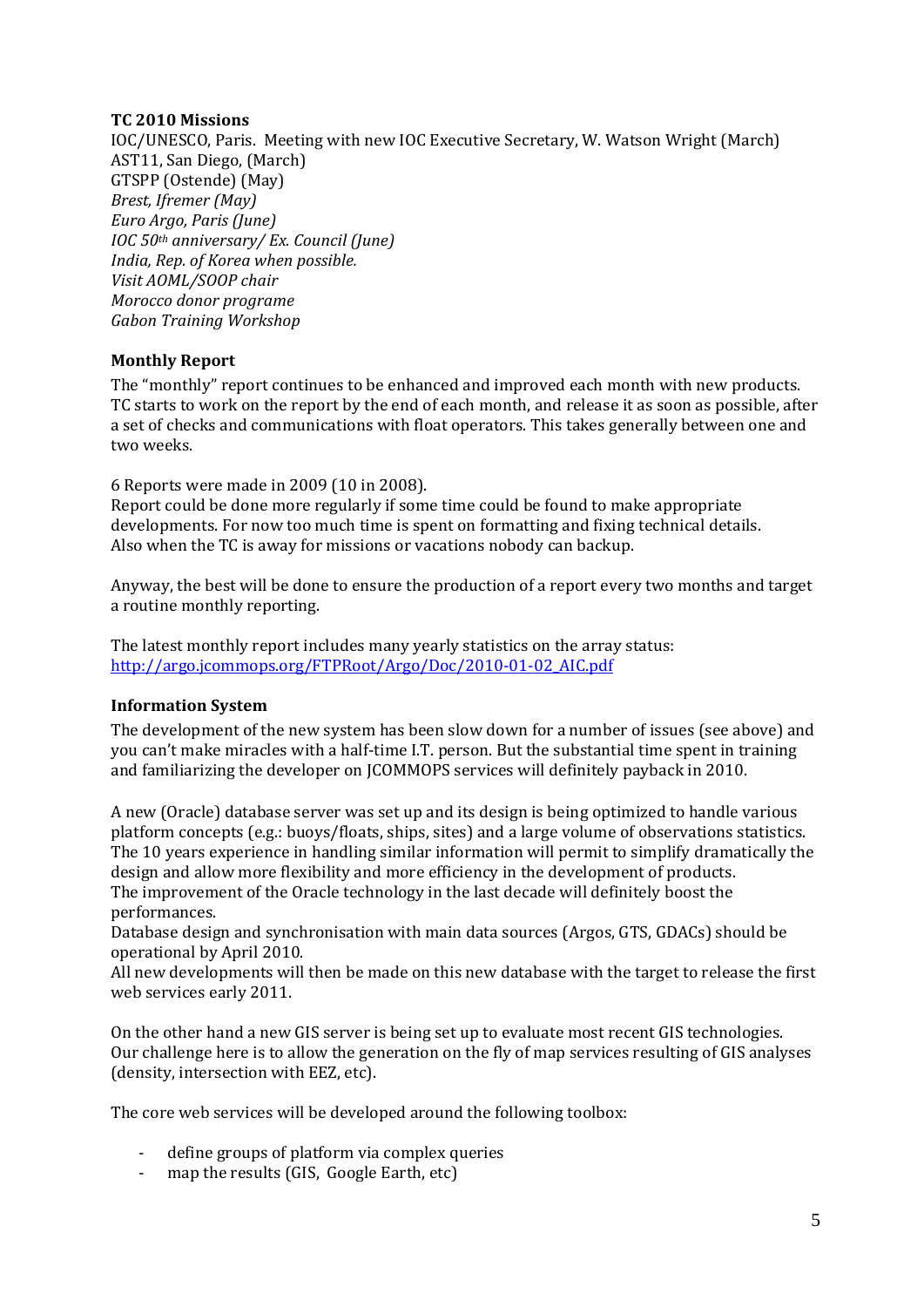- produce statistics and allow comparisons between different groups<br>- edit multiple platforms metadata from planning to end
- edit multiple platforms metadata from planning to end
- define a group of observations (does not exist today via the web)
- map/stats on the results
- save users/profile favourite monitoring products ("my JCOMMOPS")

#### **Iridium**

The delivery of Iridium data to Argo customers is decentralized and heterogeneous. Hence the AIC can't synchronize efficiently its tracking system with Iridium floats. This starts to be a serious issue.

In addition the tracking system is not "independent" and the transparency of the Argo array is no more ensured. Many services of the AIC won't work (how to remind a PI to process a float, how track a beached float, how track a float back on-line, how track floats within EEZ, etc).

## $\Rightarrow$  The AIC needs to link with Iridium data before data reach customers ...

### **Network Planning & Monitoring**

Under the guidance of the AST co-chairs, and in cooperation with some AST members, the TC designed a scoring system for the deployment plans.

This scoring system is encouraging float operators to deploy their floats where it is needed for the global array maintenance.

It can be also used by manufacturers to prioritize their float delivery in period of crisis as we had this year with the SBE sensor issue.

This information is updated twice a day and available on line in the planning interface, in the web GIS, and Google Earth. A summary by cruise is provided in the monthly report.

 $\Rightarrow$  This tool makes sense only if float operators enter their deployment plans on-line

Method is detailed in the following report: <http://argo.jcommops.org/FTPRoot/Argo/2009-04-05-AIC.pdf>

Two density maps are available via the web to assist operators to optimize their deployment plans:



The first one sum the active floats (not greylisted, not beached) on a 6x6 box, and normalizes the result on the Argo target.

The second sum the (1-p) values, where p is the float probability to die, function of its age.

Those maps are also available in Google Earth: [http://argo.jcommops.org/FTPRoot/Argo/Status/ARGO\\_DENSITY.kmz](http://argo.jcommops.org/FTPRoot/Argo/Status/ARGO_DENSITY.kmz)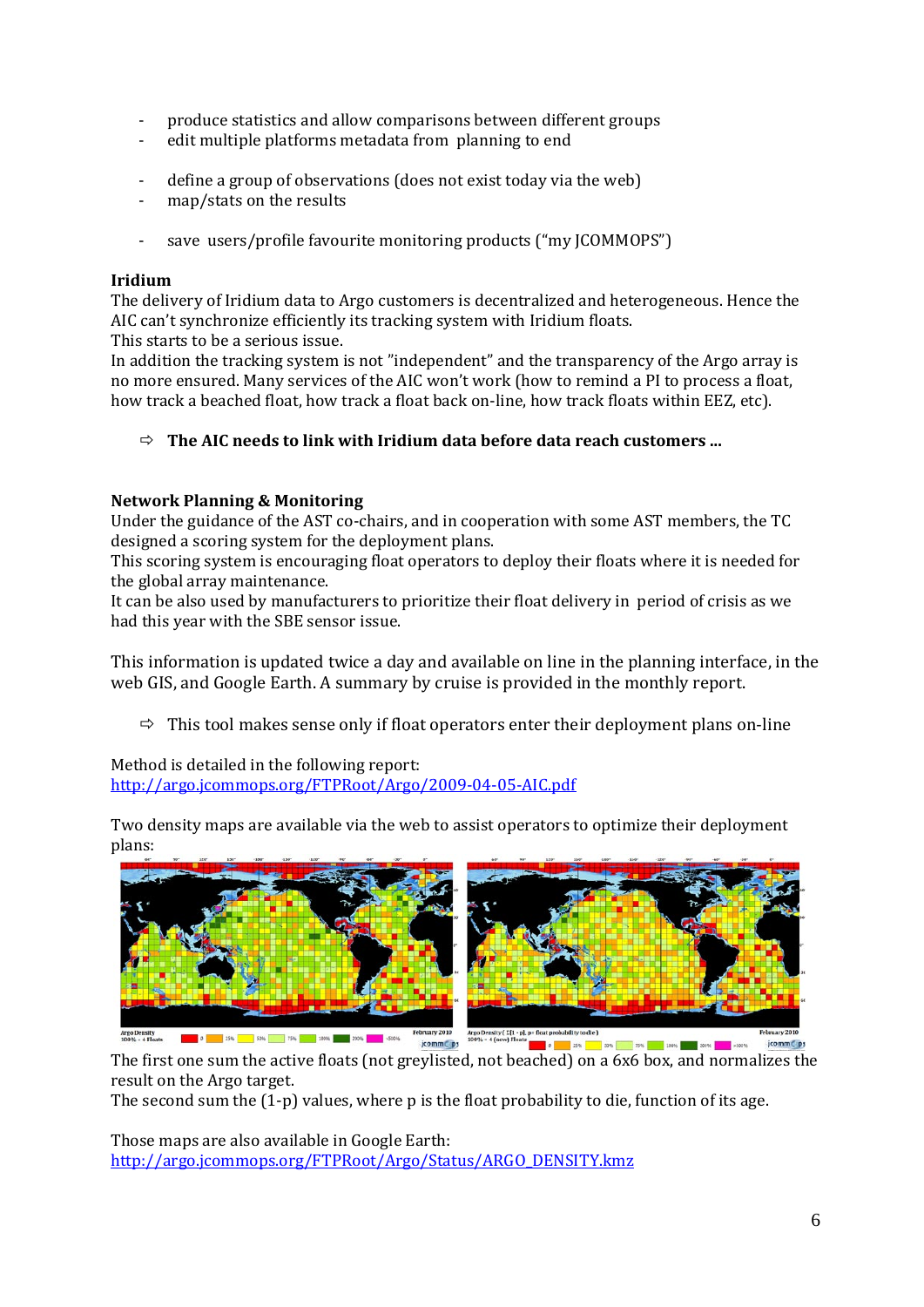Planned improvements:<br>- Design a density

- Design a density map with values on a  $1^{\circ}x1^{\circ}$  grid<br>- Make the scoring system real-time
- Make the scoring system real-time

#### **New stats**

Some simple statistics were added to the float search engine following suggestion by AST cochairs:

| 88 Platforms                                                   |         | Display 10<br><i>items</i>                            |  |                                  | $\triangle$ Page 1 | $\vert$ of 9 |                                                       |      |  |
|----------------------------------------------------------------|---------|-------------------------------------------------------|--|----------------------------------|--------------------|--------------|-------------------------------------------------------|------|--|
| Total 10-day cycles: 14300<br>Cycles per float: 162            |         |                                                       |  |                                  |                    |              | <b>ΣProfiles:</b> 13386 (94%)<br>ΣDM-Profiles: 10455/ |      |  |
| Distance profiled per float: 257 km<br>Profiles per float: 182 |         |                                                       |  |                                  |                    |              |                                                       |      |  |
|                                                                |         | Status WMO ID = Telecom ID = Model = Program = Date = |  |                                  |                    |              | $GDAC \equiv GTS \equiv Ags \equiv$                   |      |  |
|                                                                | 5900713 | 34636                                                 |  | <b>APEX Argo PMEL 18/03/2010</b> |                    |              |                                                       | 1889 |  |
| $\overline{c}$                                                 | 5900714 | 35596                                                 |  | <b>APEX Argo PMEL 19/03/2010</b> |                    |              |                                                       | 1888 |  |
| 3                                                              | 5900715 | 35600                                                 |  | <b>APEX Argo PMEL 20/03/2010</b> |                    |              |                                                       | 1888 |  |
| 4                                                              | 4900623 | 59016                                                 |  | APEX Argo PMEL 22/03/2010        |                    |              |                                                       | 1616 |  |
| 5                                                              | 5900717 | 35602                                                 |  | <b>APEX Argo PMEL 18/03/2010</b> |                    |              |                                                       | 1877 |  |
| 6                                                              | 5901025 | 59015                                                 |  | <b>APEX Argo PMEL 15/03/2010</b> |                    |              |                                                       | 1559 |  |
| 7                                                              | 5900719 | 35607                                                 |  | <b>APEX Argo PMEL 21/03/2010</b> |                    |              |                                                       | 1878 |  |
| 8                                                              | 4900585 | 35611                                                 |  | <b>APEX Argo PMEL 18/03/2010</b> |                    |              |                                                       | 1902 |  |
| 9                                                              | 4900586 | 35618                                                 |  | <b>APEX Argo PMEL 18/03/2010</b> |                    |              |                                                       | 1902 |  |
| 10                                                             | 4900587 | 35620                                                 |  | <b>APEX Argo PMEL 20/03/2010</b> |                    |              |                                                       | 1903 |  |

*e.g: 2005 PMEL floats have made in average 162 cycles, have profiled 257 km, produced 152 profiles per float …*

Such statistics will be exploited further, as shown in the monthly report:



To be noted that the values of the "distance profiled" have to be taken with caution as many operators declared a default profiling depth of 2000m while the float is not going so deep in average. So values may be a bit optimistic.

This is being fixed gradually.

Coriolis GDAC has improved its detailed index file so that delays can be measured properly: [ftp://ftp.ifremer.fr/ifremer/argo/etc/argo\\_profile\\_detailled\\_index.txt.gz](ftp://ftp.ifremer.fr/ifremer/argo/etc/argo_profile_detailled_index.txt.gz)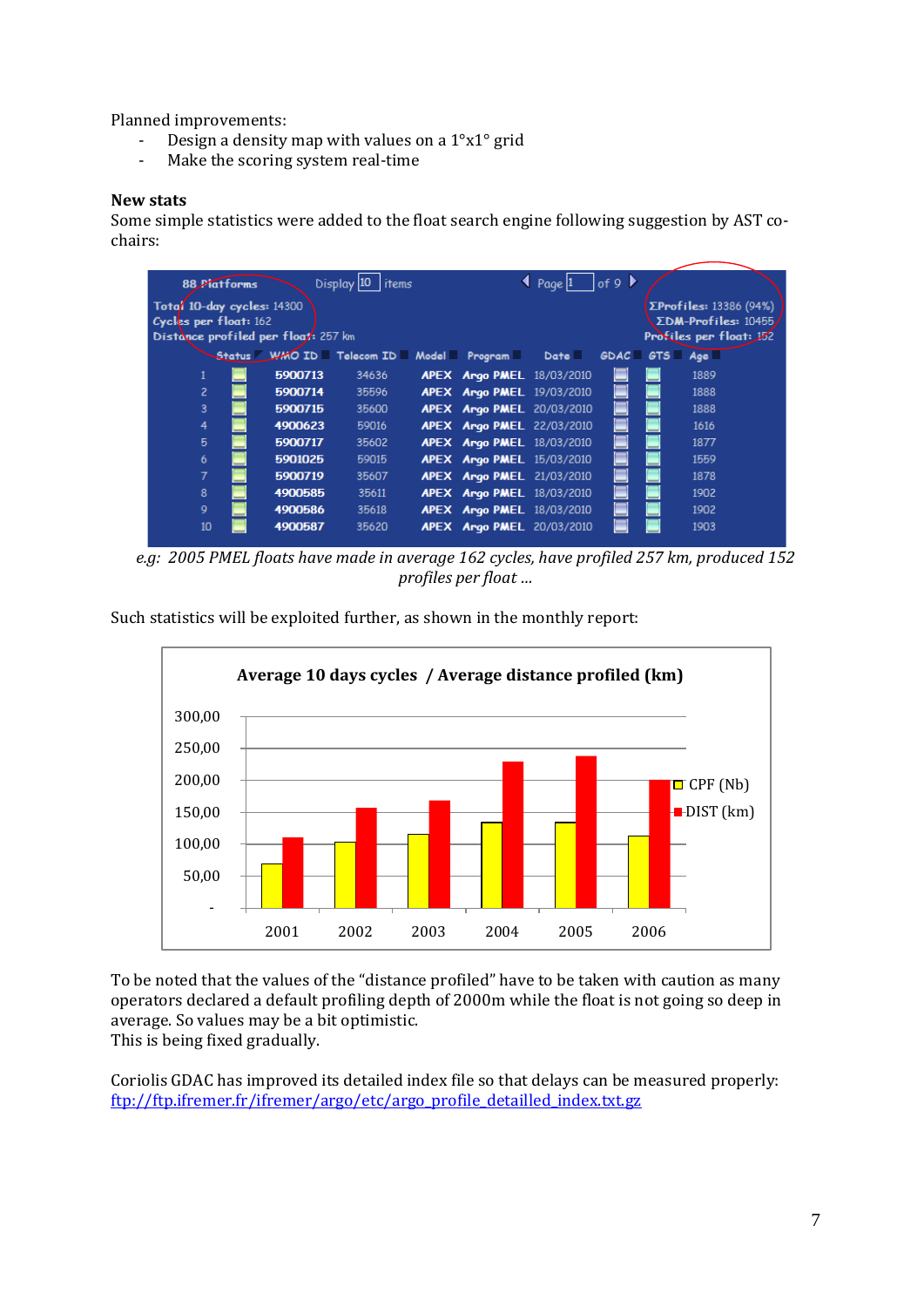

To be noted by the way that the average delay for an observation to reach the GDACs (the users) was 81 hours in February. This delay is 20 hours for GTS distribution.

## <span id="page-7-0"></span>**Argo & Google Ocean**

The Google earth Argo layer is still under development. The software developer at JCOMMOPS is focusing on this application.

The original plan was to:

- 1) Provide general information on Argo via a "tour"
- 2) Improve the existing Argo balloon for the 3000 floats
- 3) Include T/S/Anomalies monthly (Argo only) products at key levels
- 4) Tell stories on ocean state, oriented on climate issues

The general KML is generated on the fly and includes: Active Floats/Inactive Floats/Deployment Plans/Float Stories [http://www.jcommops.org/jcommops-kml/WebObjects/jcommops](http://www.jcommops.org/jcommops-kml/WebObjects/jcommops-kml.woa/wa/initKml?prog=argo)[kml.woa/wa/initKml?prog=argo](http://www.jcommops.org/jcommops-kml/WebObjects/jcommops-kml.woa/wa/initKml?prog=argo)

The Argo balloon is displayed when user click on a float or directly using the following link, or the Argo toolbar:

[http://www.jcommops.org/jcommops-ptf/WebObjects/jcommops](http://www.jcommops.org/jcommops-ptf/WebObjects/jcommops-ptf.woa/wa/wmoKml?code=4900587&prog=Argo)[ptf.woa/wa/wmoKml?code=4900587&prog=Argo](http://www.jcommops.org/jcommops-ptf/WebObjects/jcommops-ptf.woa/wa/wmoKml?code=4900587&prog=Argo)

Content is also generated on the fly.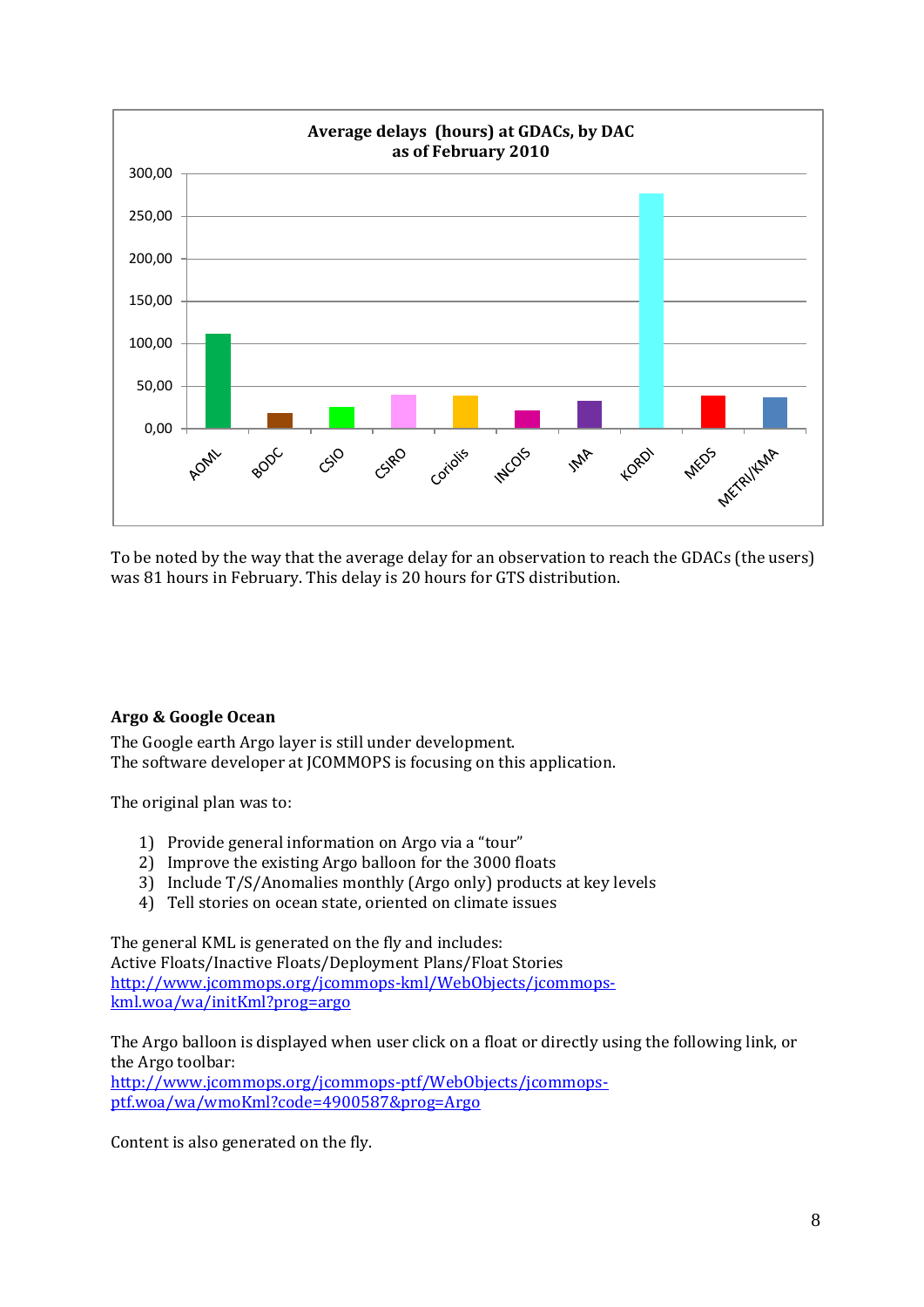

The first tab **"About this platform"** contains general information about the float, its status and provides access to the trajectory (generated by JAMSTEC web services) which allows a quick view on individual profiles distributed at GDACs, and use of text data.

Latest profile plot is provided by JMA.

The link to the Argos trajectory data (with ellipses of errors) will be added soon here:



The second tab **"Data"** aims to include GDACS and DACs products about the float data, and also global diagnostic tool such as the Altimetry QC stats from CLS/Coriolis or Surface pressure plots from CSIRO. Whenever the diagnostic page is an image, it is included directly in the balloon, otherwise the link is displayed.

The third tab **"Operator"** aims to give visibility to the float operator initiative, agencies and people involved, and offer another set of diagnostic plots and links.

E.g.: A float operated by SIO has data products at GDACs, DAC (AOML), SIO, and in misc. websites. This balloon gives a single point of access for all this information.

The fourth tab **"Stories"** includes the float of the month stories maintained by the Project Office.

The fifth tab **"Photos"** includes a slideshow for deployment photos if any. These photos are stored in th[e http://picasaweb.google.com/JCOMMOPS/Argo#](http://picasaweb.google.com/JCOMMOPS/Argo) Argo album. Just add a proper "tag" with the WMO id.

Try wit[h http://www.jcommops.org/jcommops-ptf/WebObjects/jcommops](http://www.jcommops.org/jcommops-ptf/WebObjects/jcommops-ptf.woa/wa/wmoKml?code=7900233&prog=Argo)[ptf.woa/wa/wmoKml?code=7900233&prog=Argo](http://www.jcommops.org/jcommops-ptf/WebObjects/jcommops-ptf.woa/wa/wmoKml?code=7900233&prog=Argo)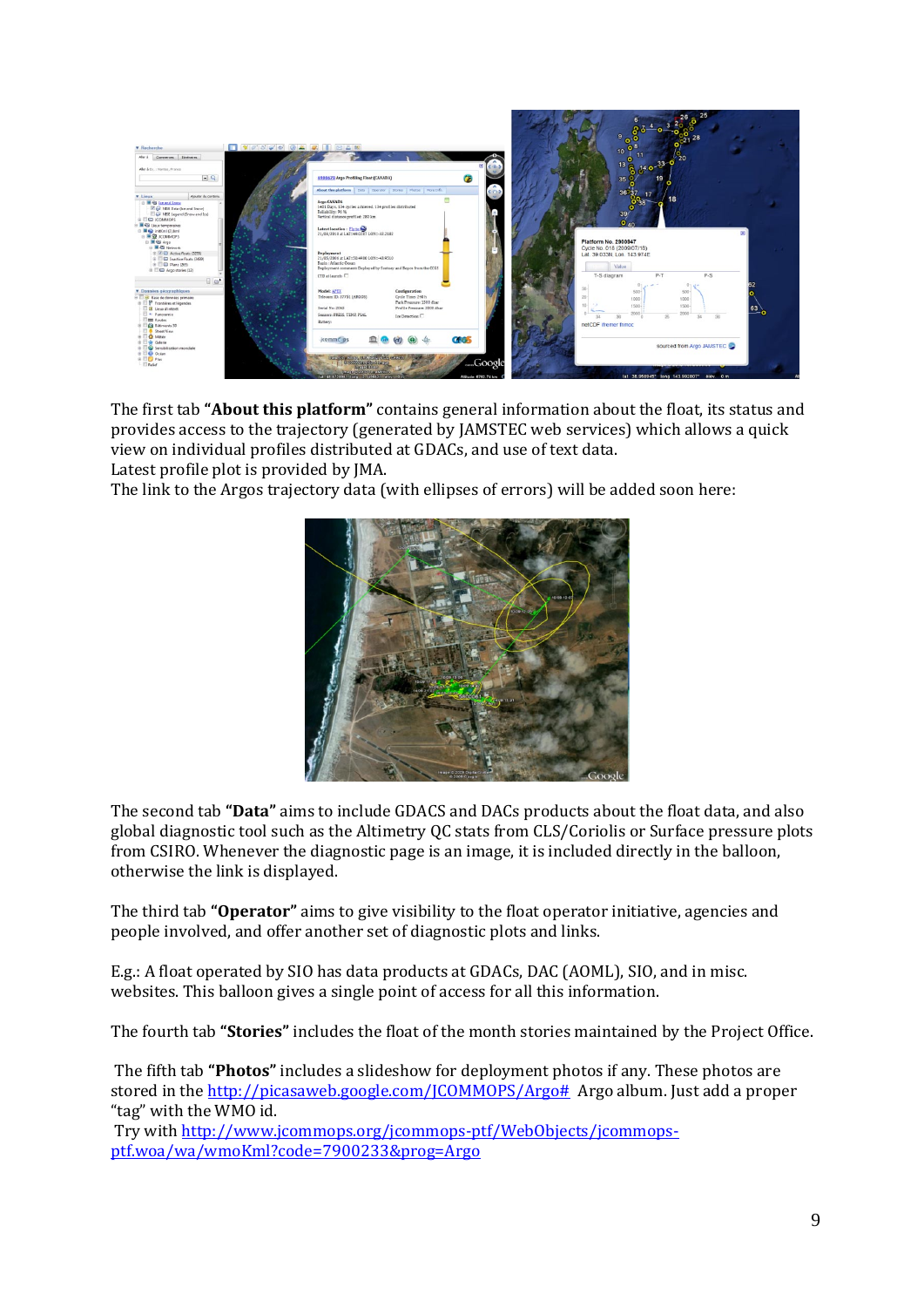The last tab **"More Info."** provides additional info, legend for pictures, acknowledgements, copyrights, etc.

The Argonauts are invited to comment and make suggestions on the beta version.

The AIC has made a tour of all Argo websites to gather the links that permit to include the diagnostic plots in the balloon. Please keep the AIC aware of your developments and changes. All these links can be found here: [http://wo.jcommops.org/cgi-bin/WebObjects/Argo.woa/wo/Weblink\\_List.wo](http://wo.jcommops.org/cgi-bin/WebObjects/Argo.woa/wo/Weblink_List.wo) select "Platform Diagnostic Pages" on the popup menu.

## <span id="page-9-0"></span>**AIC website audience**

The website audience has dropped by 15% in 2009 compared to 2008. It is interesting to note that this audience has decreased with users from Americas (-15%) or Europe (-30%) or Asia (-9%) but it has increased in Oceania (+8%) and Africa (+32%). To be noted that the "float of the month" audience has decreased by 30% so it is needed to promote it more widely. An email to the Argo general mailing list would be good each time a float story is added.

## <span id="page-9-1"></span>**ADMT#10Meeting Action List:**

- **1)** Calculate time delay for getting RT/DM files onto the GDACS. Investigate files slowly arriving
	- $\Rightarrow$  RT Done. See charts and maps in monthly report
	- $\Rightarrow$  RT Done also for GTS data
	- $\Rightarrow$  Detailed stats on DM profiles processing included in monthly report
- **2)** Study how to keep information on sensor failures (Greylist)  $\Rightarrow$  To be discussed with T. Carval.
- **3)** Investigate on the content of the existing netCDf metadata files and make suggestions for improvements.
	- $\Rightarrow$  Target ADMT11
	- $\Rightarrow$  Right timing as the AIC meta-database is being redesigned

## <span id="page-9-2"></span>**3. International Issues**

### **e-Notification**

For all equivalent floats an additional note will be attached to the electronic notification:

*"The owner of this float has agreed to share data within the Argo data system, and the Argo Information Centre tracks this float for information and can provide some support if needed. However this profiling float was not deployed under the aegis of the international Argo program, and may not comply with Argo best practices."*

### **Bilateral Notification**

The AIC set up a routine system for assisting USA to notify floats that might drift into Argentinean, Peruvian and Turkish EEZs. See[: http://argo.jcommops.org/FTPRoot/Argo/EEZ/](http://argo.jcommops.org/FTPRoot/Argo/EEZ/)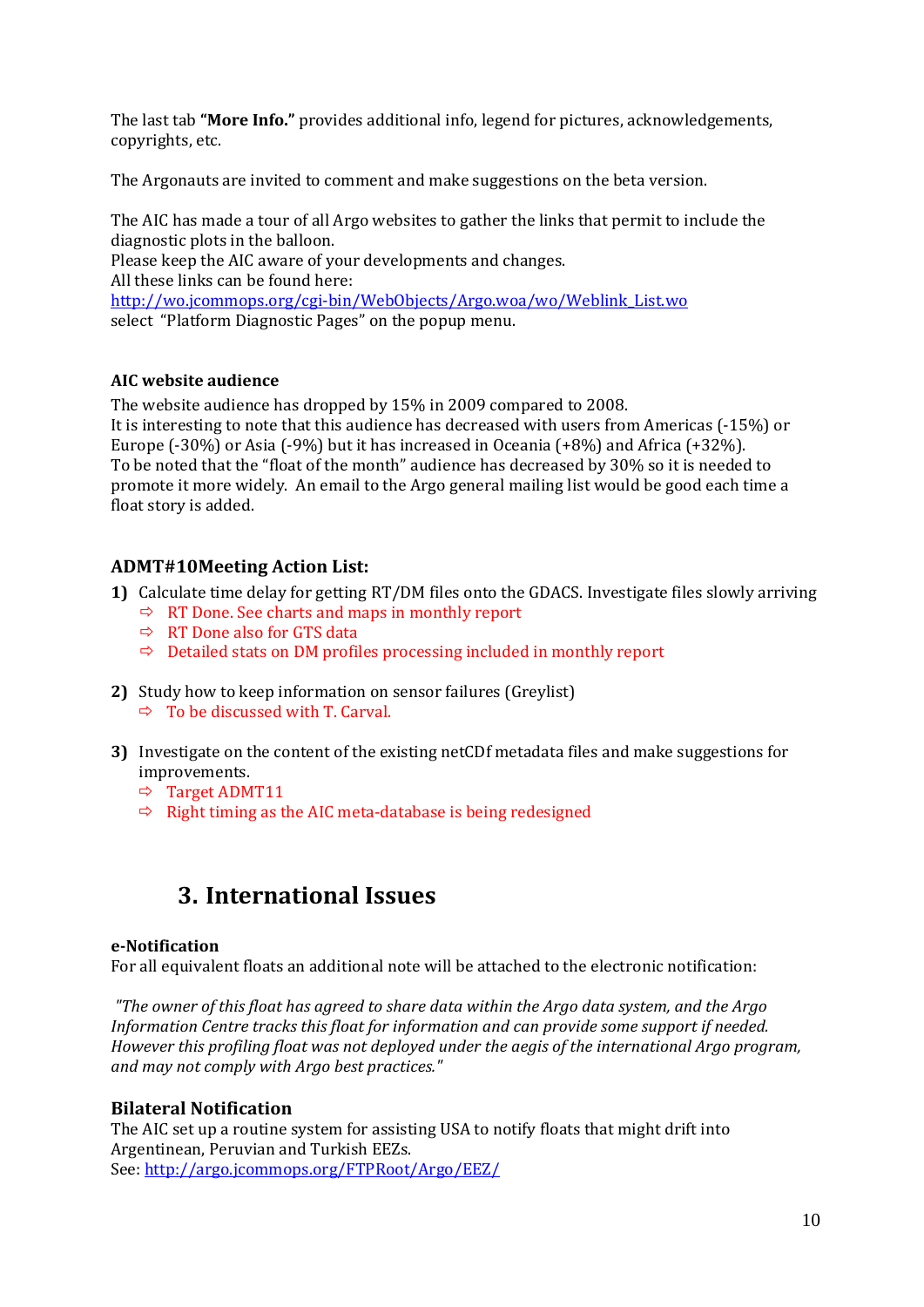Every day, any group of floats entering into a predefined area (EEZ + 100 nm) is listed with key metadata. The list can be attached to a template notification letter to be sent bilaterally.

 $\Rightarrow$  Such system can be adapted for any country and any maritime zone.

But it appears to not be practical on the long run (ask feedback from US Argo).

#### **Beached Floats**

The design of the "large Argo label" has been slightly reviewed to show the red symbol "DO NOT OPEN".

Manufacturers were invited to order directly labels to the printing company. Scripps will send a new pack of "small Argo label" to the AIC.

It was decided to restrict the use of the Argo label for some equivalent floats. An appropriate written note will be sent to the manufacturers. In particular all future NAVOCEANO floats won't be equipped with the Argo label.

Official Argo program PIs are invited to seriously feedback on pending issues. The AIC has the role to inform PIs on the status of their beached floats, provide instruction to secure the floats to local people, and thank them for their assistance. In any case the retrieval procedure as to be driven by the PI unless specific instructions are

provided to the AIC.

Note that NOAA has provided the AIC with a stock of "Atlas of the Ocean" to be sent in return of the help received to secure the floats.

We could improve this package with some more material.

Any suggestion and offer from an AST member country will be welcome.

We have seen a number of redeployment of beached floats by local individuals or local oceanographers.

When the redeployment is successful we have to have a new float record in term of tracking and data distribution (with a new WMO Id).

Why not then reclassify the float under the nation that helped to secure and redeploy the float**.**

This would permit to:<br>Thank the nati

- Thank the nation that helped Argo<br>- Fytend the international sunnort to
- Extend the international support to Argo
- Humanize the observing system by telling the related stories<br>- Transfer the responsibility in case of new heaching
- Transfer the responsibility in case of new beaching
- Keep statistics clean at the AIC. Such new deployment would increase artificially the number of float funded for a given program/country.

### **The AST is invited to feedback on this suggestion.**

#### **Donor Programmes**

**Kenya:** The 5 floats have been successfully deployed by US Navy. End of the story.

**Gabon:** One of the most successful cooperation so far, thank to US Argo.

- 3 floats shipped in Gabon
- Workshop set up to explain how to deploy floats and raise a national Argo program
- 3 floats successfully deployed by Navy